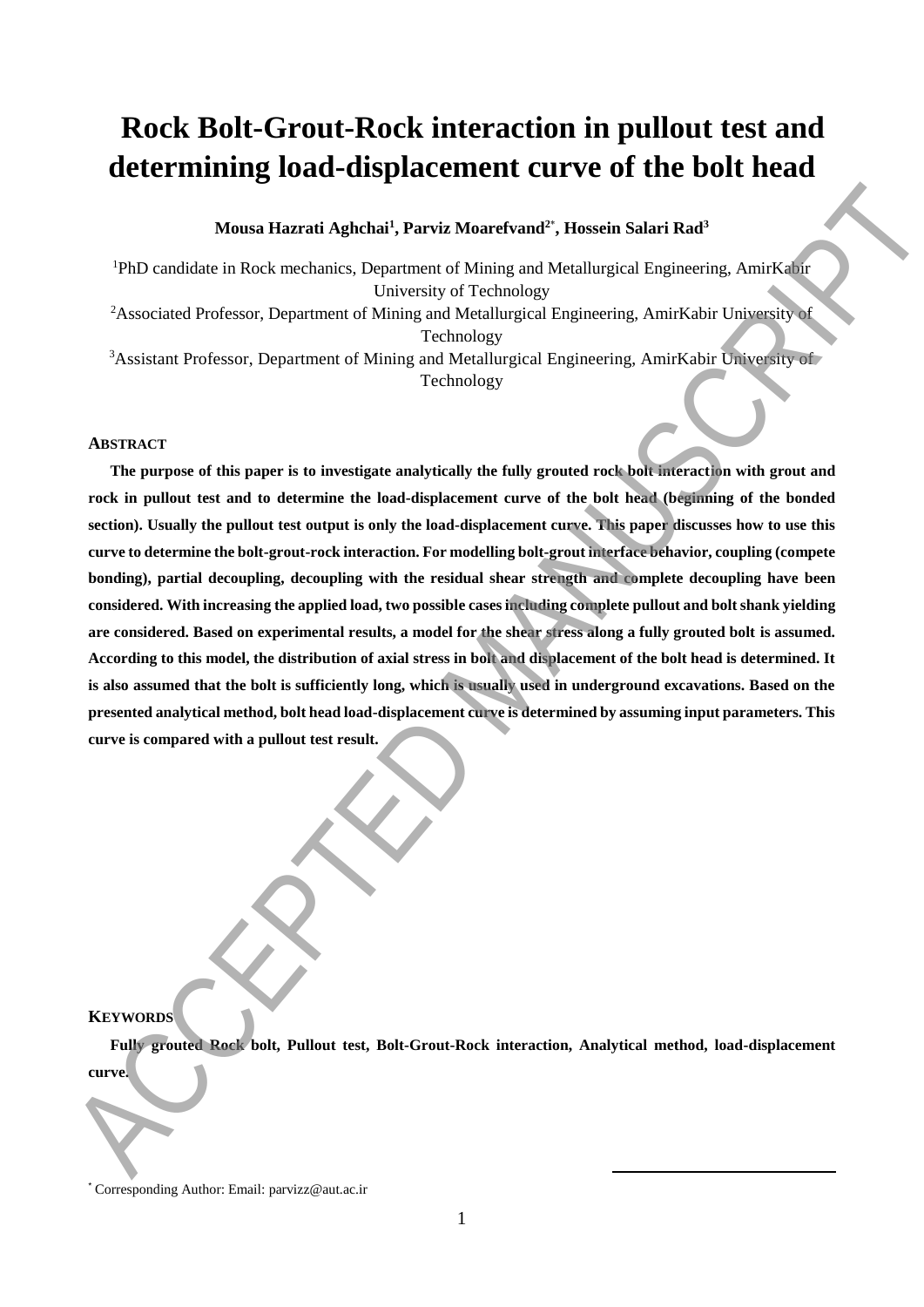### **1- Introduction and considered assumptions**

Fully grouted rock bolt is commonly used in rock reinforcement and stabilization of underground and surface excavations. Understanding rock bolt-grout-rock interaction in pullout test helps designing of the rock bolt. When a load is applied on a fully grouted rock bolt, failure may occur at the bolt-grout interface, in the grout medium, at the grout-rock contact, or in the rock mass depending on which of them is the weakest [1]. Many researchers have studied this interaction. However, rarely have they have considered the bolt shank failure.

Farmer [2] was one of the first researchers who has developed a solution for determining distribution of axial stress and displacement in grouted rock bolt and shear stress in bolt-grout contact. He proposed an exponential relationship for decreasing the stress along rock bolt in complete bonding and elastic condition. Signer presented fully grouted rock bolt pullout test results and discussed the load transfer mechanism [3]. Li and Stillborg [1] considered decoupling in the bolt-grout contact based on pullout experimental results. They presented analytical model for the distribution of axial stress in the bolt and shear stress in the contact in pullout test, in uniformly displacement of rock mass, and a joint opening. They have not considered bolt shank failure. He et al. [4] used same assumption by considering the bolt shank failure. They considered long and short rock bolt pullout test, but they did not give solution for bolt head load-displacement curve. Instead they presented a method for increasing load as a result of joint opening. Benmokrane et al. [5] presented a tri-linear bond slip model. Based on this model, some researchers such as Ren et al. and Martin et al. as well as Shuqi Ma et al. have presented solution for determining load-displacement curve of the bolt head [6- 8]. The researchers have not used the load-displacement curve of the bolt head in pullout test for determining bond shear strength. ACCEDEMATION IS IN EVOLVED AND SERVE TO EXAMPLE THE CONTRACT CONTRACT CONTRACT CONTRACT CONTRACT CONTRACT CONTRACT CONTRACT CONTRACT CONTRACT CONTRACT CONTRACT CONTRACT CONTRACT CONTRACT CONTRACT CONTRACT CONTRACT CONTRAC

It is assumed that the bolt shank is a ribbed steel bar which is inserted in a drilled hole. Under a pull load the bolt interacts with the surrounding rock via a grout (a cement based or resin grout). The rock and grout is considered elastic and failure may occur in the interfaces or bolt shank. The investigation is done in the grouted (bonded) part and the free length is not considered. In Figure 1, the shear stress distribution along the bolt is shown (before and after bolt shank failure). In Figure 2, simplified stress-strain curve of the bolt shank is given.

This paper uses the proposed model by Li and Stillborg and gives a solution for determining loaddisplacement curve of the fully grouted rock bolt head by considering decoupling in bolt-grout or grout-rock contact and bolt shank yielding. The curve can be used to determine the bolt-grout shear strength parameters.





**Figure 2. Simplified stress-strain curve of bolt shank**

#### **2- Bolt-grout-rock interaction in elastic condition**

In elastic condition and full bonding the bolt axial stress and displacement and contact shear stress distribution are as follow:

$$
u_{bx} = \frac{d_b \sigma_0}{2E_b \alpha} e^{-2\alpha \frac{x}{d_b}}, \quad \sigma_{bx} = \sigma_0 e^{-2\alpha \frac{x}{d_b}}, \quad \tau_{b.x} = \frac{\alpha \sigma_0}{2} e^{-2\alpha \frac{x}{d_b}}
$$
  

$$
(\alpha)^2 = \frac{2G_s G_s}{E_b \left[ G_s \ln\left(\frac{d_s}{d_s}\right) + G_s \ln\left(\frac{d_s}{d_s}\right) \right]}
$$
(1)

Where  $u_{bx}, \sigma_{bx}, \tau_{rb,x}$  are the bolt axial displacement, axial stress and the contact shear stress in a distance  $x$ from the bolt head respectively.  $d_b$  is the bolt diameter,  $d_h$  is the hole diameter,  $h_o$  is the diameter of a circle in the rock outside which the influence of the bolt disappears,  $\sigma_0$  is the axial stress of the bolt at the loading point (bolt head),  $E_b$  is the bolt elastic modulus,  $G_R$ ,  $G_a$  are shear modulus of rock and grout respectively.